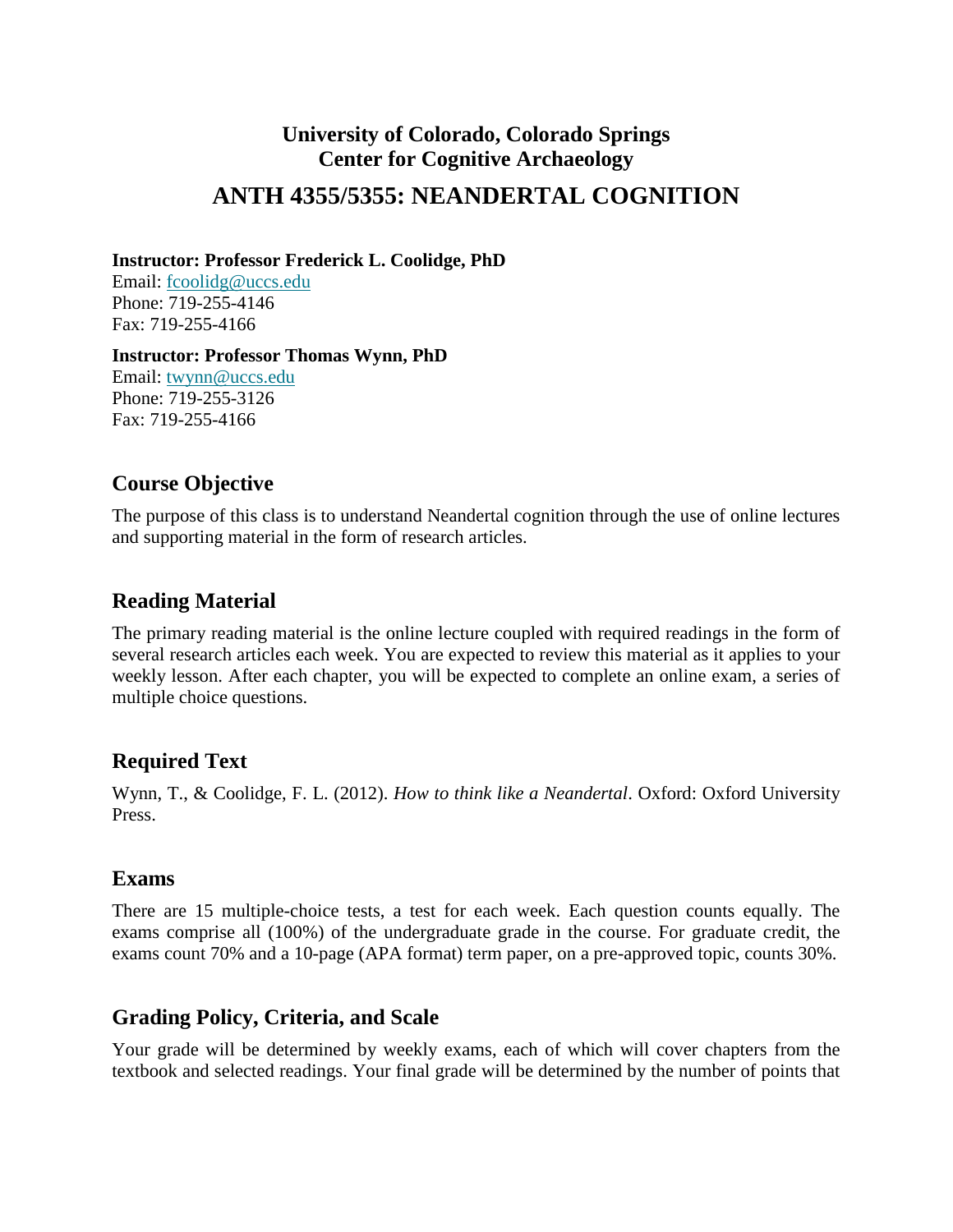you receive out of a possible 357 points, noting that the bottom 10% in each category may be awarded a minus, and the top 10% in each category may be awarded a plus:

|    | <b>Test Topic</b>                            | <b>Points</b> |
|----|----------------------------------------------|---------------|
| 1  | Introduction and History of Study            | 40            |
| 2  | Neandertal Anatomy & Derived Characteristics | 22            |
| 3  | The Neandertal Brain                         | 20            |
| 4  | Hunting and Diet                             | 30            |
| 5  | Hunting and Technology                       | 30            |
| 6  | <b>Technology and Cognition</b>              | 20            |
| 7  | Social Life                                  | 25            |
| 8  | Social Life, Ornaments and Ochre Use         | 20            |
| 9  | Symbolic Thinking: Burials $&$ the Afterlife | 20            |
| 10 | Cannibalism                                  | 20            |
| 11 | Language                                     | 20            |
|    | 12 Humor                                     | 20            |
| 13 | Sleep and Dreams                             | 25            |
| 14 | Personality                                  | 25            |
| 15 | <b>Final Thoughts</b>                        | 20            |
|    | Graduate student term paper                  | 110           |
|    | <b>TOTAL</b>                                 | 357           |

As an **undergraduate** student, your final grade will be determined by the number of points that you receive out of a possible 357 points on the quizzes:

- A 321–357 Points
- B 285–320 Points
- C 267–284 Points
- D 249–266 Points
- F 000–248 Points

As a **graduate** student, your final grade will be determined by the number of points that you receive out of a possible 467 (357 points on the quizzes, plus 110 points awarded for the research paper):

- A 420–467 Points
- B 373–419 Points
- C 349–372 Points
- D 325–348 Points
- F 000–324 Points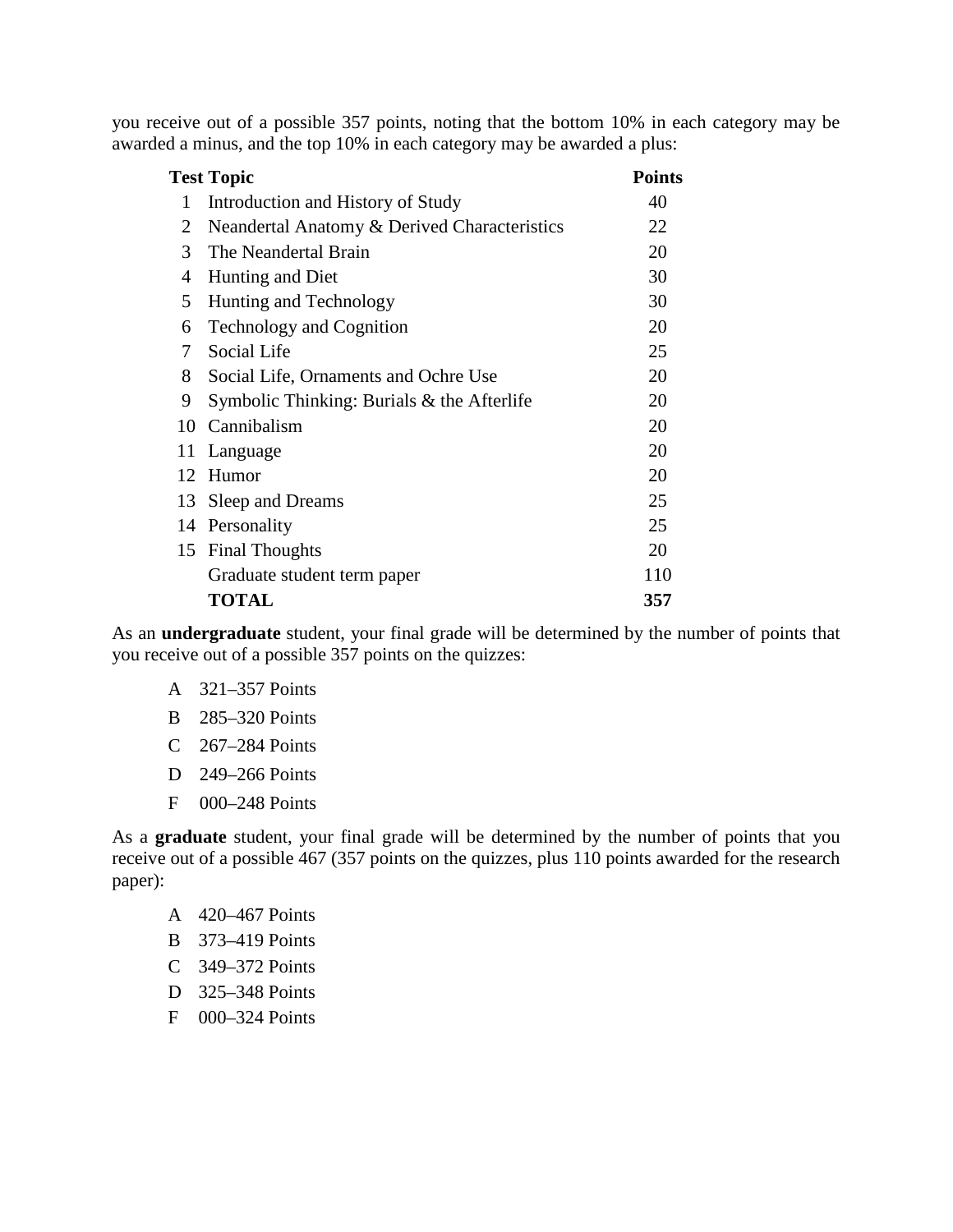## **Extra Credit**

Extra credit is not offered in this course.

#### **Graduate Requirements**

Graduate students will complete a 10–20 page research paper on a topic approved by the professors by the specified due date.

#### **Due Dates and Deadlines**

The syllabus contains the deadline for each unit and specifies the dates by which the test must be completed. For each deadline, you have until 11:59 PM on the deadline day. Remember, these are DEADLINES. You are encouraged to stay well ahead of these deadlines. The sooner you complete the work, the sooner you'll be done with the course.

You must complete each unit by the specific date linked in the table above to the syllabus. Once that date has passed, you can still access the material in the unit, but you can no longer take the test associated with that unit. For example, if Unit 3 must be completed by Thursday, September 16, if you don't take Test 3 by 11:59 PM on September 16, you will receive a 0 for that test.

## **Drs. Coolidge & Wynn's Expectations of You**

During completion of this course, you must abide by the UCCS Student [Conduct](http://www.uccs.edu/oja/student-conduct/student-code-of-conduct.html) Code. This code specifies what is considered proper and improper student conduct, including matters such as cheating and inappropriate behavior. Students who do not abide by the code can receive sanctions ranging up to expulsion from the university.

Remember that this is a 3 credit-hour course. Please plan on spending a lot of time working on just this class. This time will include reviewing lesson plans, completing online lectures, reading from your textbook, answering practice problems, verifying your work, and completing test. I suggest that you plan to spend at least 10 hours per week on average.

Of course, the amount of time spent does not guarantee you any particular grade. Your letter grade will reflect the amount of material that you learned, as reflected in your test scores and the overall quality of your contributions to the course.

We will be respectful of you as students. We will not demean you, insult you, or embarrass you. We expect that you will be respectful and civil in the discussion boards as our students. To us, this means that you will not post off-topic or rude comments.

## **Solving Technical Difficulties**

When you're having technical difficulties (pages not loading, connectivity problems, not able to view images, things not working as they should, etc.), please contact the Blackboard Helpdesk toll-free at 877.654.8309 or online at the UCCS [Blackboard](http://d2.parature.com/ics/support/default.asp?deptID=8232) Support page. The Blackboard